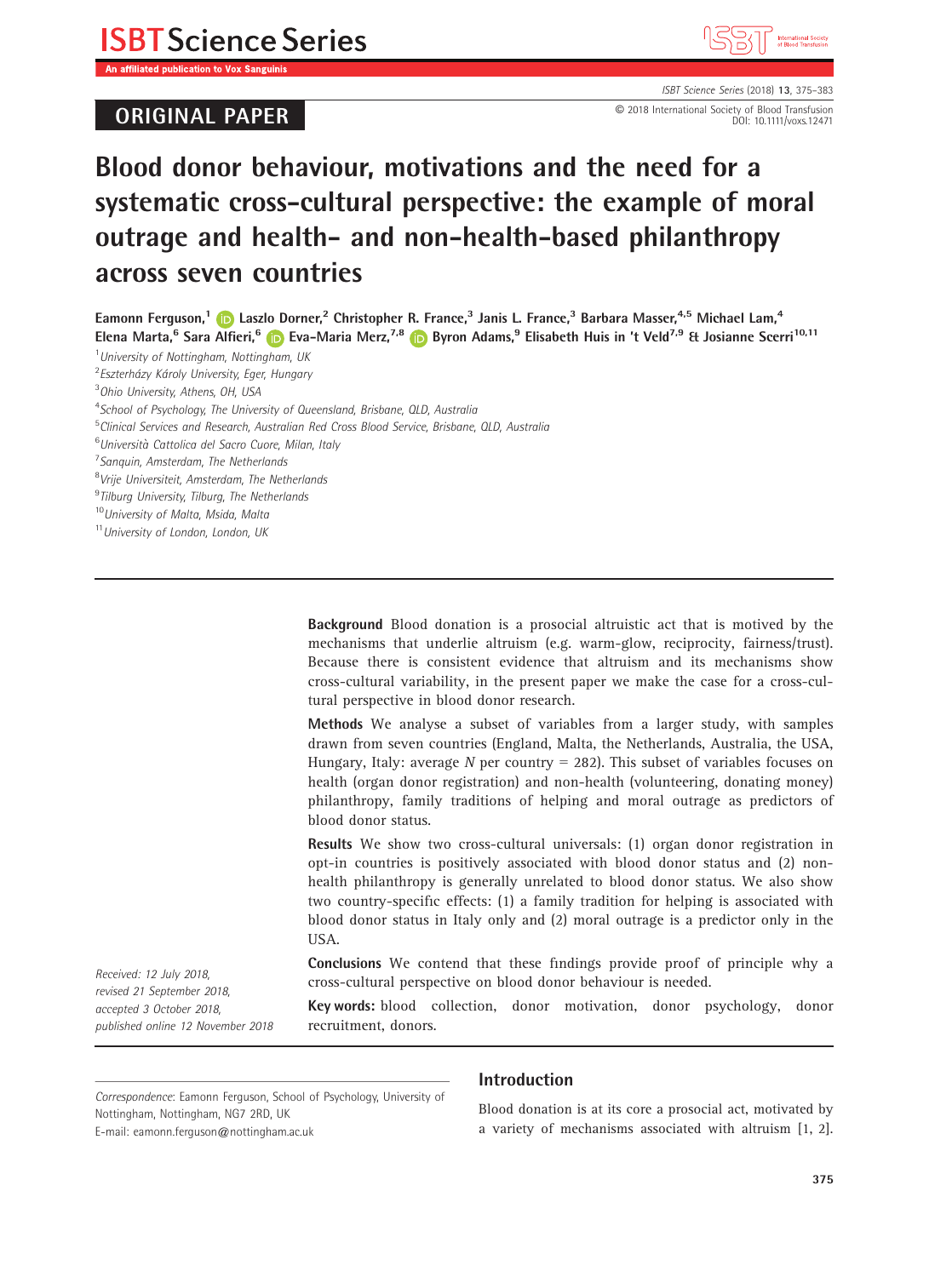That is, the donor voluntarily gives a costly gift of blood to a stranger who benefits directly. Recent work has shown that mechanisms of altruism such as warm-glow, reciprocity and norms of fairness are endorsed more by blood donors than non-donors [3–5]. Furthermore, there is now very strong and replicable evidence that altruism and prosociality vary across cultures [6]. Indeed, specific mechanisms of altruism, such as trust [7, 8], reciprocity [9], honesty [10], cooperation and altruistic punishment [11], and *antisocial punishment* [12] are known to vary cross-culturally. Prosocial emotions such as gratitude [13] and prosocial traits such as agreeableness [14, 15] also vary cross-culturally. Indeed, and more fundamentally, what people mean by prosocial or altruism is also culturally instantiated [16]. For example, it has been reported that Black, Asian and Ethnic Minority (BAME) communities have a conceptualization of altruism that focuses on reciprocity within the community, rather than helping strangers which is the dominant conceptualization in Western non-BAME communities [16]. Finally, the behavioural norms that regulate such behaviour show crosscultural variability at the level of brain activity [17, 18]. This growing evidence base of cross-cultural variation in altruism means that a deeper understanding of the motivations, and interpretation of blood donation behaviour, cannot be accomplished in cultural isolation. Indeed, work on blood donor behaviour needs to incorporate direct cross-cultural comparison by design. This type of comparative work has started to emerge in the organ donation literature [19, 20] but similar efforts are currently lacking within the blood donation literature.

There have been many attempts to explore motivations and barriers to blood donation in different cultures and ethnic groups, but these have been isolated one-off studies [e.g. 21, 22]. Across these studies, the predominantly expressed motivation has been prosociality and altruism [23], and no unique culturally specific motivators have been identified [24–30]. However, as the meaning of altruism varies across cultures we do not know if everyone is conceptualizing altruism in the same way [16]. Furthermore, direct comparison across these studies is problematic as they typically use different methods, different measures and different definitions of constructs. In contrast, work that applies the same methodologies, measures and sampling frames across cultures and countries allows for direct comparison, and hence cross-cultural consistencies (universals) and inconsistencies can be explored. This approach can also negate problems associated with taking work conducted in one culture, usually a Western, Educated, Industrialized, Rich and Democratic (WEIRD) sample [6], and applying it to other cultural and ethnic groups.

To start to make the case for a cross-cultural perspective as a standard practice in blood donor research, the present manuscript presents data collected on blood donor behaviour from seven different countries using standardized protocols. Specifically, we collected data on economic games designed to explore altruism behaviourally, emotional predictors of prosociality, as well as data on blood donor status, organ donor status and a variety of non-health-based philanthropy. By way of example, here we report on a subset of measures as predictors of blood donor status in each country.

# Blood donation and health- and non-health-based philanthropy

There is evidence that blood donation and organ donation are associated with each other but that this is a small effect [31]. With respect to non-health philanthropy (e.g. volunteering, donating money) the evidence is that blood donors tend to engage in these forms of philanthropy less often than non-blood donors [4, 5, 32]. But are these relationships cross-culturally stable? To explore this question, we distinguish other prosocial acts in terms of (1) health vs non-health [33] and (2) donating money or time/effort [34]. Finally, a family tradition of giving and helping is known to influence the prosociality of children and as such we explore the wider influences of family traditions for prosociality [35].

#### Moral outrage

There is a growing literature that people are motivated to help, in general, because of specific negative emotional processes linked to perceived unfairness/injustice [36, 37]. This perceived unfairness with respect to how others are treated is termed moral outrage and is linked to prosocial engagement [37]. Moral outrage motivates people to want to effect prosocial change to maintain their self-image as a good person and/or change the social group or society for the better [38–40]. It has been argued that such moral outrage may motivate some people to donate blood as they perceive an inequality/unfairness in a system wherein the entire population is able to receive blood from the donations of a small minority [1, 5].

# Methods

### Participants and sampling

Data were collected in universities from seven countries (England, Malta, the Netherlands, Australia, the USA, Hungary, Italy; see Tables 1 and 2 for details). This is part of a larger preregistered study (<https://osf.io/5kzuu/>) initiated at the University of Nottingham in England. Countries were selected to vary in term of blood donor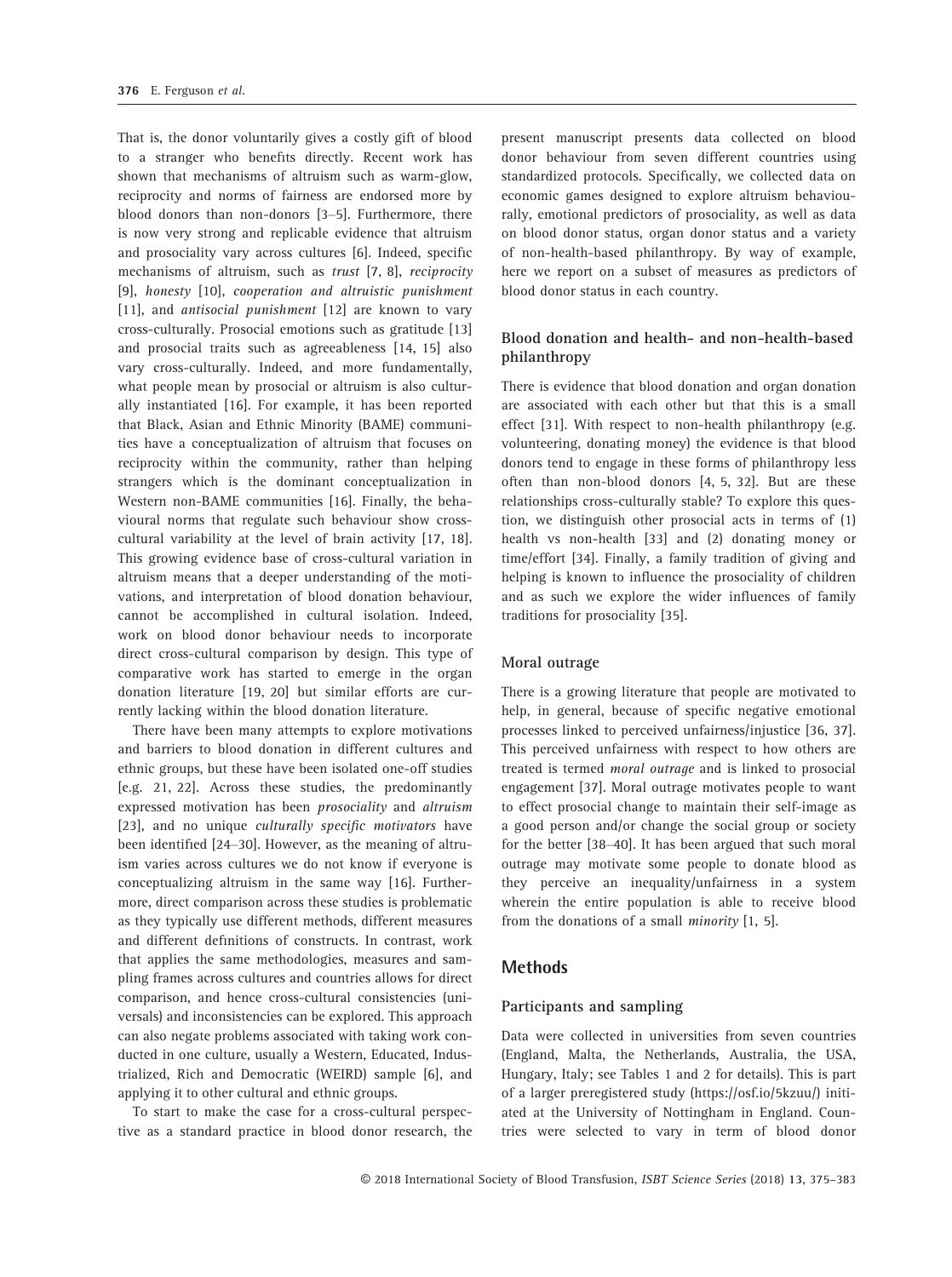practices, they also have a wide range of GDP per capita. They were also categorized using the World Giving Index (WGI) classification of philanthropy in each country for 2016 [41]. The WGI 2016 survey assesses 3 types of general helping (helping a stranger, donating money and volunteering time) across 139 countries with a representative sample of 1000 people interviewed in each country. The three questions asked if the participant had (1) 'Helped a stranger, or someone you didn't know who needed help?', (2) 'Donated money to a charity?' and (3) 'Volunteered your time to an organization?' The three are averaged to get an overall score. Categorizing countries in term of these WGI parameters is important for this project as they link directly to donating blood (giving to a stranger) and playing economic games (donating money) and general helping (volunteering) which are the main foci of this program of research.

While volunteer status, donating to a stranger, haemoglobin testing and bio-medical screening of blood were consistent across the donation systems there was also variability. In Hungary and Italy donors get paid time off from work. In Australia and the USA, paid time off work is at the discretion of the employer and as such not a cultural help norm about blood donation in these countries. Travel can be paid in the Netherlands, and gifts are offered in the Netherlands, the USA and Hungary. In terms of organ donor registration, England, Malta, the Netherlands, Australia, the USA and, Italy use an opt-in default and Hungary uses an opt-out default. The USA is ranked the highest in the WGI and Hungary the lowest, which is mirrored in GDP per capita.

All samples comprised students enrolled at University and all students completed an identical series of background demographic questions, behavioural economic games and psychometric assessments. A standard operating procedure (SOP) was issued to all participating University partners to ensure that the same measures were delivered in the same order. Some were delivered online and some via paper and pencil (see Table 2). Evidence shows that the variation in mode of delivery – internet vs paper and pencil – does not affect participant responding [42, 43]. All measures were translated and then back-

Table 1 Blood donation systems, Organ donor default, world giving index and GDP by country

|                                          | England     | <b>Hungary</b> | <b>USA</b>  | Netherlands <sup>a</sup> | Italy       | Malta <sup>b</sup> | Australia <sup>c</sup> |
|------------------------------------------|-------------|----------------|-------------|--------------------------|-------------|--------------------|------------------------|
| Blood donation                           |             |                |             |                          |             |                    |                        |
| Single or multiple agency system         | Single      | Multiple       | Multiple    | Single                   | Multiple    | Single             | Single                 |
| Volunteer non-remunerated                | مما         | مما            | ↙           | مما                      | مما         | مما                | مما                    |
| Donate to Strangers                      | ↙           | مما            | ↙           | $\overline{v}$           | مما         | مما                | مما                    |
| Donate to family on request <sup>d</sup> |             | مما            |             |                          |             |                    | مما                    |
| Appointments                             | مما         |                | ↙           | $\overline{v}$           | مما         |                    | مما                    |
| Walk-in                                  | مما         | مما            | ↙           |                          |             |                    | مما                    |
| Health Pre-Screen (questionnaire         | ↙           | مما            | ↙           | ↙                        | مما         | مما                | $\overline{v}$         |
| or interview)                            |             |                |             |                          |             |                    |                        |
| Haemoglobin Check                        | ↙           | ↙              | ↙           | ↙                        | مما         |                    | مما                    |
| Bio-Medical Screening of Blood           | ↙           | ↙              | ↙           | ↙                        | ممرا        | مما                | ↙                      |
| Post-Donating refreshments               | ↙           | مما            | ↙           | $\overline{v}$           | مما         | مما                | $\overline{v}$         |
| Gifts                                    |             | ↙              | ↙           | $\overline{v}$           |             |                    |                        |
| <b>Travel Paid</b>                       |             |                |             | $\overline{v}$           |             |                    |                        |
| Time off work                            |             | ↙              |             |                          | مما         |                    |                        |
| Organ donation                           | Opt-in      | Opt-out        | Opt-in      | Opt-in                   | Opt-in      | Opt-in             | Opt-in                 |
| World giving index <sup>e</sup>          |             |                |             |                          |             |                    |                        |
| Overall % (World rank)                   | 50(11)      | 21 (119)       | 56(5)       | 51(10)                   | 30(84)      | 48 (13)            | 56(6)                  |
| Stranger % (World rank)                  | 58 (38)     | 26 (119)       | 73 (7)      | 51 (65)                  | 44 (88)     | 45 (86)            | 66 (19)                |
| Money % (World rank)                     | 64(8)       | 17 (103)       | 56 (13)     | 64(7)                    | 30(54)      | 73(3)              | 63(9)                  |
| Time % (World rank)                      | 28 (30)     | 9(123)         | 41(7)       | 36 (15)                  | 15 (94)     | (26(36))           | 40 (10)                |
| GDP per capita (rank) <sup>f</sup>       | 43 877 (24) | 28 375 (45)    | 59 532 (11) | 52 941 (14)              | 39 817 (29) | 39 534 (30)        | 47 047 (21)            |

<sup>a</sup>Travel paid as requested by the donor with specific regulations about what is refundable.

<sup>b</sup>Walk-ins in Malta are generally at the National Blood Transfusion centre, appointments are used for single platelet donors.

<sup>c</sup>Walk-ins possible but rare.

<sup>d</sup>If there is lack of a specific blood type, the hospital asks the patients acquaintances and relatives to give the needed blood type.

e World Giving Index [\(https://www.cafonline.org/docs/default-source/about-us-publications/cafworldgivingindex2017\\_2167a\\_web\\_210917.pdf?sfvrsn=ed](https://www.cafonline.org/docs/default-source/about-us-publications/cafworldgivingindex2017_2167a_web_210917.pdf?sfvrsn=ed1dac40_10) [1dac40\\_10](https://www.cafonline.org/docs/default-source/about-us-publications/cafworldgivingindex2017_2167a_web_210917.pdf?sfvrsn=ed1dac40_10)).

f Data from the World Bank (2017).

© 2018 International Society of Blood Transfusion, ISBT Science Series (2018) 13, 375–383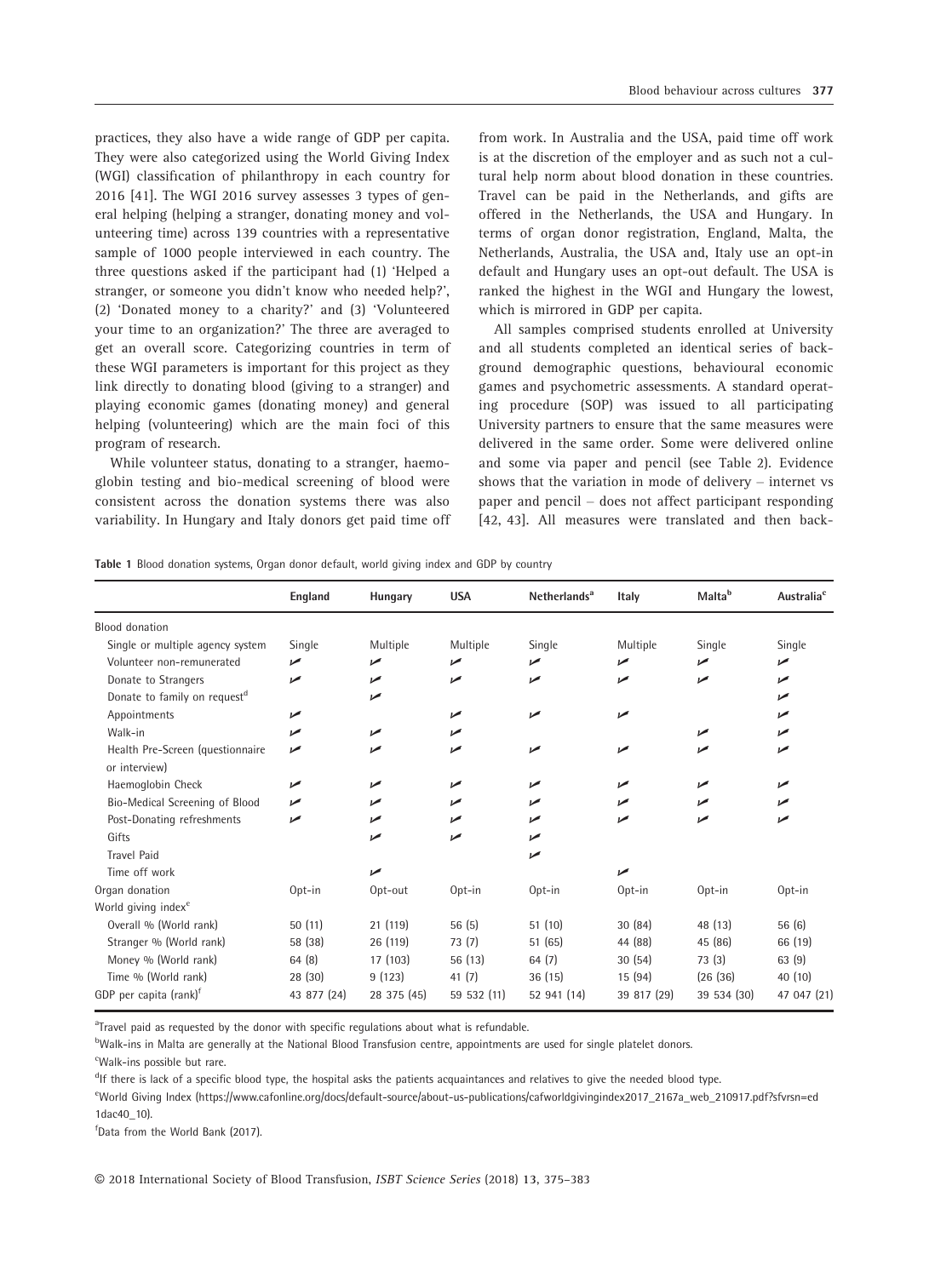|                                 | <b>England</b>              | Hungary                            | <b>USA</b>              | Netherlands           | Italy                                               | Malta                      | Australia                       |
|---------------------------------|-----------------------------|------------------------------------|-------------------------|-----------------------|-----------------------------------------------------|----------------------------|---------------------------------|
| Age (years)                     | $22.9$ (SD = 2.9)           | $20.6$ (SD = 1.9)                  | $18.8$ (SD = 1.9)       | $19.7$ (SD = 2)       | $20.8$ (SD = 2.3)                                   | $21.5$ (SD = 5.6)          | $20.8$ (SD = 5.7)               |
| Sex (% female)                  | 45.8%                       | 63.3%                              | 74.3%                   | 78.3%                 | 74.8%                                               | 76.2%                      | 63.7%                           |
| Blood donor (% yes)             | 25.8%                       | 31.6%                              | 34%                     | $11 \cdot 1\%$        | 24.8%                                               | 28.2%                      | $23.1\%$                        |
| Organ donor (% yes)             | 46.1%                       | N/A                                | 75.3%                   | 36.1%                 | 8.7%                                                | 23.3%                      | 16.5%                           |
| Family tradition<br>$(0/0$ yes) | 38.2%                       | 37.2%                              | $37.2\%$                | 35.2%                 | 36.2%                                               | 23.3%                      | 39.0%                           |
| Effortful helping<br>$(%$ yes)  | 88.2%                       | 75.8%                              | 94.9%                   | $80 - 7%$             | 86.5%                                               | 86.6%                      | $91.2\%$                        |
| Financial help<br>$(%$ yes)     | 80.4%                       | 61.2%                              | 74.3%                   | 58.4%                 | 30.3%                                               | 77.7%                      | 66.3%                           |
| Moral outrage                   | $17.3$ (SD = 3.2)           | $17.4$ (SD = 2.8)                  | $18.4$ (SD = 2.6)       | $16.5$ (SD = 2.8)     | $16.3$ (SD = $3.2$ )                                | $17.8$ (SD = 3.1)          | $17.2$ (SD = 2.8)               |
| <b>Ns</b>                       | 305                         | 215                                | 454 - 470               | 332                   | 304 - 310                                           | $200 - 202$                | $181 - 182$                     |
| Collection site                 | University of<br>Nottingham | Eszterházy<br>Károly<br>University | Ohio University         | Tilburg<br>University | Catholic University<br>of the Sacred<br>Heart Milan | The University<br>of Malta | The University of<br>Queensland |
| Mode of delivery                | Paper & Pencil              | Paper & Pencil                     | <b>Qualtrics Online</b> | Qualtrics Online      | Paper & Pencil                                      | Paper & Pencil             | Qualtrics Online                |

Table 2 Descriptives for the seven countries

N/A, not applicable.

translated to ensure that the meaning was retained. In the larger study participants also played a number of economic games to explore donor motivation. Apart from in Italy, these were incentivized using a conditional lottery mechanism. That is, all participants were told to treat the games as they were playing for real money as two participants in each country would be selected and paid based on their responses.

#### **Materials**

While the preregistered study has a specific focus on the nature of intrinsic motivation to donate blood, for this paper we focus on a subset of questions on other prosocial behaviours (health and non-health: detailed below) and moral outrage.

#### Blood donor status

We asked if the participant had ever donated blood (Yes or No). This is a standard and reliable index to identify blood donor status [4, 5, 44].

#### Other prosocial acts

Participants also responded (Yes or No) to questions regarding: (1) a family tradition of helping ('Are your close family members involved in any form of charity work'), (2) effortful helping ('Have you ever considered giving up your time to help others by volunteering for charitable work'), (3) financial helping ('I have donated money') and (4) other health philanthropy ('I am on the organ donors register'). These questions have also been used in previous research [5] and evidence shows that people are reasonably accurate when indicating whether they have ever donated or not [44, 45]. We did not examine organ donor registration in Hungary as it has an optout system rather than the opt-in system that operates in all of the other countries [46] and our assessments ask about actively registering rather than actively de-registering.

#### Moral outrage

This was assessed by a four-item index as part of the Deontic Justice Scale [47], which includes items such as 'I feel sad when I see others being unfairly treated'. Each item is responded to on a 5-point scale  $(1 =$  strongly disagree and  $5 =$  strongly agree) and high scores equate to feeling saddened and concerned at the unfair and unjust treatment of others. In this study, the scale showed a high level of internal consistency for the total sample  $(\alpha = 0.87)$ .

#### Results

Initially, we examined the zero-order correlations ( $\varphi$  for two dichotomous variables, Somers' D when the outcome is ordered and the predictor is continuous) for each of the seven countries and observed the following different patterns. The sample sizes across the countries ranged from 181 to 470. The minimum  $N$  of 181 provides 80% power with an  $\alpha$  of 0.05 to detect a small-to-medium correlation of 0.205 and the maximum  $N$  enables detect of a relatively small correlation of 0.128.

• England: Significant associations with blood donor status were observed for (1) sex ( $\varphi = 0.14$ ,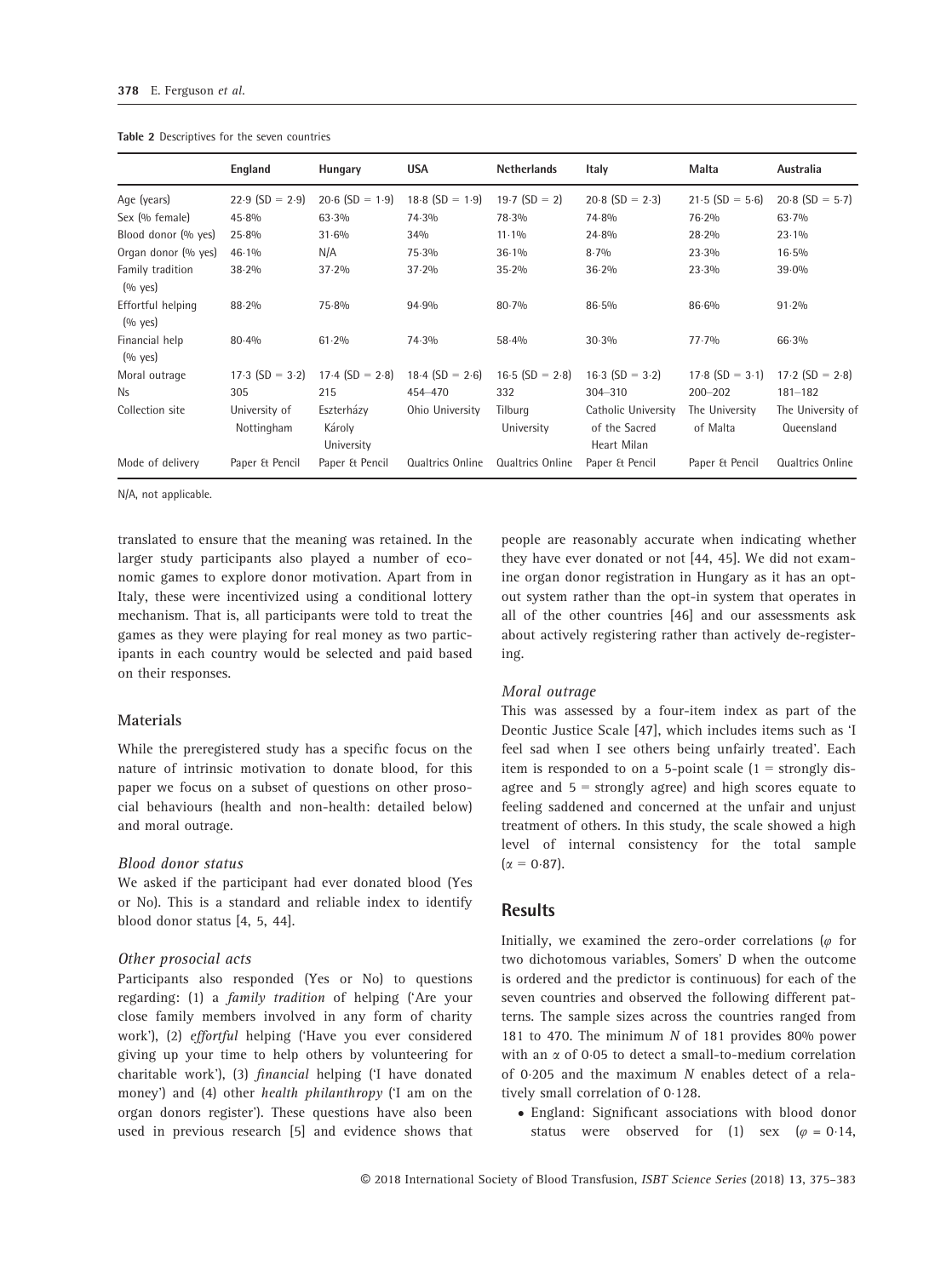$P = 0.017$ , (2) age (Somers' D = 0.13,  $P = 0.000$ ) and (3) organ donor registration ( $\varphi = 0.15$ ,  $P = 0.009$ ). Blood donors were more likely male, older and on the organ donor register.

- Hungary: Significant associations with blood donor status were observed for (1) sex ( $\varphi = 0.21$ ,  $P = 0.002$ , (2) age (Somers' D = 0.09,  $P = 0.038$ ) and (3) effortful helping ( $\varphi = -0.13$ ,  $P = 0.06$ ). Blood donors were more likely male, older and less likely to have volunteered.
- USA: Significant associations with blood donor status were observed for (1) organ donor registration  $(\varphi = 0.15, P = 0.002)$  and (2) moral outrage (Somers'  $D = 0.08$ ,  $P = 0.024$ ). Blood donors were more likely to be on the organ donor register and more likely to report moral outrage.
- The Netherlands: Significant associations with blood donor status were observed for (1) age (Somers'  $D = 0.07$ ,  $P = 0.01$ , (2) organ donor registration status ( $\varphi = 0.17$ ,  $P = 0.002$ ) and (3) financial help  $(\varphi = -0.11, P = 0.047)$ . Blood donors were more likely to be older, on the organ donor register, and less likely to have offered financial help.
- Italy: Significant associations with blood donor status were observed for (1) age (Somers'  $D = -0.07$ ,  $P = 0.031$ , (2) organ donor registration ( $\varphi = 0.22$ ,  $P = 0.000$ , (3) family tradition ( $\phi = 0.19$ ,  $P =$ 0.001), (4) effortful helping ( $\varphi = 0.16$ ,  $P = 0.004$ ) and (5) financial help ( $\varphi = 0.12$ ,  $P = 0.029$ ). Blood donors were more likely to be older, on the organ donor register, have a family member involved in charity work, and to have volunteered and donated money.
- Malta: Significant associations with blood donor status were observed for (1) sex ( $\varphi = 0.14$ ,  $P = 0.046$ ) and (2) organ donor registration ( $\varphi = 0.22$  $P = 0.001$ ). Blood donors were more likely to be male and on the organ donor register.
- Australia: Significant associations with blood donor status were observed for (1) organ donor registration  $(\varphi = 0.25, P = 0.001)$  and (2) financial help ( $\varphi$  = 0.17, P = 0.022). Blood donors were more likely to be on the organ donor register and to have donated money.

At this simple level, there are clear differences in the patterns of associations between the countries. The Italian sample, for example, was the only group where all of the other prosocial behaviours that were measured were associated with blood donor status. In addition, this country was the only one to show an association between a family tradition of philanthropy and blood donor status. Further, moral outrage was associated with blood donor status only in the USA. In contrast, a positive association between blood donor status and organ donor registration was observed across all six countries with an opt-in system (i.e. all countries other than Hungary).

Table 3 contains seven separate logistic regression models for each country. There is a consistency for organ donation registration, which is positively associated with blood donor status in all opt-in countries. Other than that there are cross-country differences, most clearly that moral outrage is linked to blood donor status only in the USA and a family tradition for helping is linked to blood donor status only in Italy. In a young student sample, males are more likely to report to be blood donors in England, Hungary and Malta. Older participants are more likely to report being blood donors in England, the USA, the Netherlands and Australia. Financial helping is negatively associated with blood donor status in the Netherlands and positively in Australia.

# **Discussion**

The results reported here show that when standard measures of blood donation and other philanthropic behaviours are given to similar samples (students) across countries that vary in blood donor practices and background philanthropic activity, both cross-cultural universals and differences in their associations emerge. We are able to offer some tentative explanations of these because of the consistency in the experimental methods used.

The most striking consistency observed across these countries is the association between the two healthrelated philanthropic behaviours: blood donation and organ donation registration. Specifically, for all countries with an opt-in system there is a significant positive association between blood donor status and organ donor registration. This implies that recruiting organ donors from blood donors, or vice-versa, is a distinct possibility. Indeed, in some countries like Australia blood donors are encouraged to become organ donors (see [https://www.d](https://www.donateblood.com.au/learn/organ-tissue-donation) [onateblood.com.au/learn/organ-tissue-donation](https://www.donateblood.com.au/learn/organ-tissue-donation)). However, while associated, recent evidence suggests that blood donation and organ donation are distinct in terms of their cost to the individual [48]. Blood donation is seen as personally costly and posthumous organ donation is personally costless.

Interestingly, across these countries we did not see a consistent positive association between donor status and measures of non-health-based philanthropy. This finding may be related to the argument that blood donors are saintly sinners [1] who give of themselves in a physical way (i.e. blood donation and/or organ donor registration), and, therefore, do not feel compelled to engage in other prosocial acts or even to do them less (i.e. financial philanthropy in the Netherlands). In essence, those who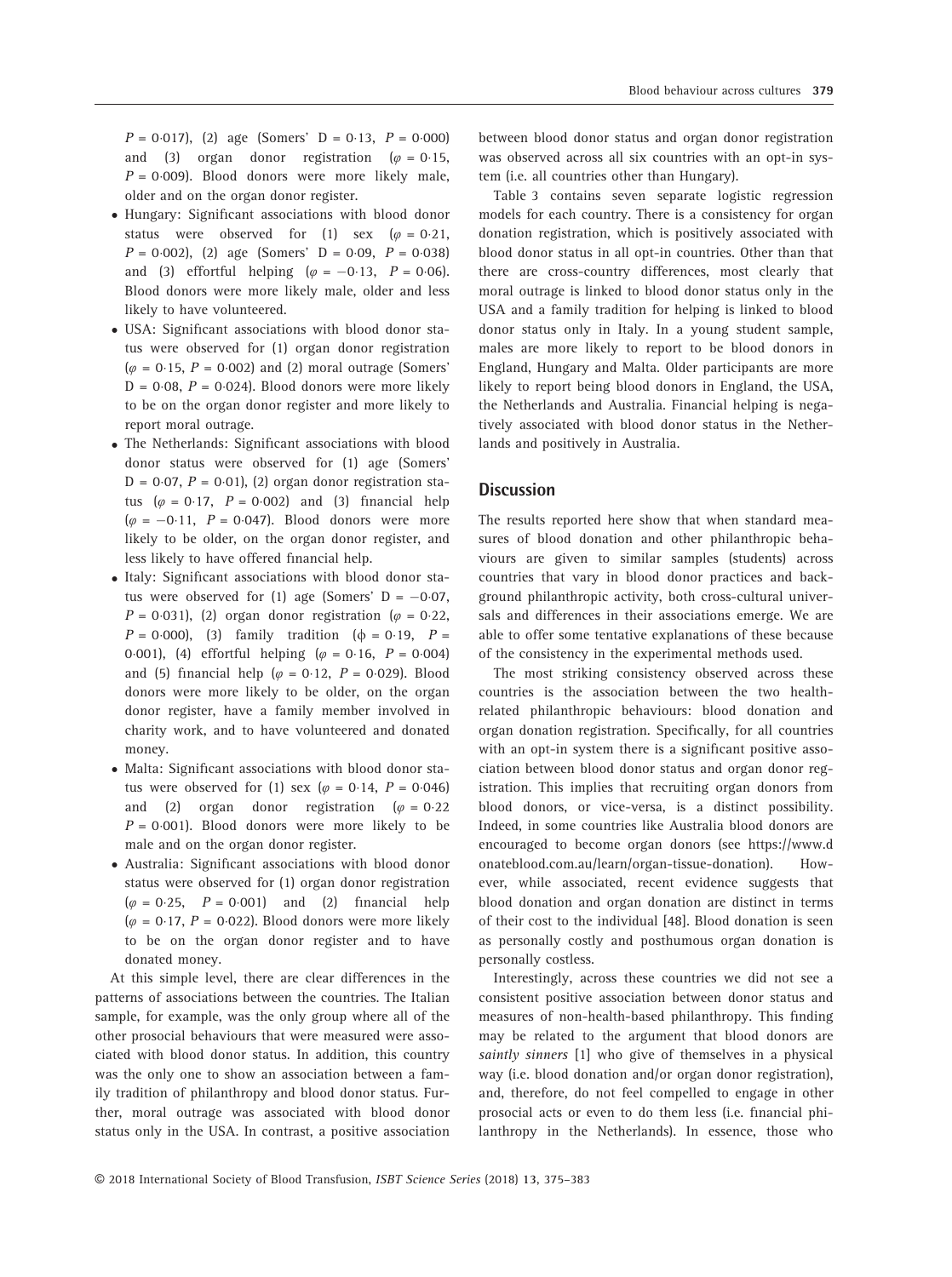|           | England   |                               | Hungary        |                   | υsΑ       |                 | Netherlands |                      | Italy     |                       | Malta     |                   | Australia |                    |
|-----------|-----------|-------------------------------|----------------|-------------------|-----------|-----------------|-------------|----------------------|-----------|-----------------------|-----------|-------------------|-----------|--------------------|
|           | $\approx$ | $\epsilon$                    | $\approx$      | $\epsilon$        | $\approx$ | E               | $\approx$   | $\frac{8}{2}$        | $\approx$ | E                     | $\approx$ | E                 | $\approx$ | $\approx$          |
| Sex       | $0.93***$ | 2.53(1.41, 4.54)              | $0.82*$        | 2.26              | 0.29      | 1.33(0.81, 2.2) | 01.4        | 1.15(0.47, 2.7)      | $-0.002$  | 1.00 (0.50, 2.00)     | $1.56**$  | 4.78 (1.96, 11.6) | 0.62      | 1.85               |
|           |           |                               |                | (1.19,<br>$4 - 2$ |           |                 |             |                      |           |                       |           |                   |           | 4.24<br>(0.81)     |
| Age       |           | $0.15***$ 1.16 $(1.96, 1.27)$ | 0.09           | 1.09              | $0.15*$   | 1.16(1.01, 1.4) | $0.19*$     | 1.21(1.04, 1.4)      | $-0.27**$ | $0.78$ $(0.64, 0.91)$ | 0.002     | 1.00(0.95, 1.06)  | $0.08*$   | 1.08               |
|           |           |                               |                | (0.94,<br>$1-2)$  |           |                 |             |                      |           |                       |           |                   |           | (1.02)<br>$1 - 15$ |
| Organ     | $0.68***$ | 2.00(1.13, 3.54)              |                |                   | $0.70**$  | 2.00(1.19, 3.3) | $1.17**$    | $3.22$ $(1.54, 6.7)$ | $1.30**$  | $3.69$ $(1.45, 9.37)$ | $1.62***$ | 5-03 (2-18, 11-6) | $1.16*$   | $3 - 20$           |
| Donor     |           |                               |                |                   |           |                 |             |                      |           |                       |           |                   |           | (1.28,             |
|           |           |                               |                |                   |           |                 |             |                      |           |                       |           |                   |           | 7.99               |
| Family    | 0.04      | 1.04(0.59, 1.83)              | $-0.24$        | 0.79              | 0.32      | 1.37(0.91, 2.0) | 0.55        | 1.73(0.81, 3.6)      | $0.85**$  | $2.33$ $(1.30, 4.16)$ | $-0.03$   | 0.97(0.41, 2.30)  | 0.43      | 1.54               |
| tradition |           |                               |                | (0.41,            |           |                 |             |                      |           |                       |           |                   |           | (0.71,             |
|           |           |                               |                | $1 - 5$           |           |                 |             |                      |           |                       |           |                   |           | 3.34               |
| Effortful | $1-03$    | 2.79 (0.89, 8.87)             | $-0.37$        | 0.69              | 0.30      | 1.35(0.45, 4.0) | 0.19        | 1.21 (0.53, 3.3)     | 1.25      | 3.49(0.98, 12.4)      | 1.28      | 3.60(0.92, 14.0)  | 0.39      | 1.48               |
| helping   |           |                               |                | (0.33)            |           |                 |             |                      |           |                       |           |                   |           | (0.34,             |
|           |           |                               |                | $1-4$             |           |                 |             |                      |           |                       |           |                   |           | 6.45               |
| Financial | 0.42      | 1.52(0.70, 3.28)              | $-0.21$        | 0.81              | $-0.06$   | 0.94(0.56, 1.6) | $-0.86^*$   | 0.42(0.20, 0.8)      | 0.31      | 1.40                  | 0.30      | 1.35(0.54, 3.38)  | $1.12*$   | 3.08               |
| help      |           |                               |                | (0.43,            |           |                 |             |                      |           |                       |           |                   |           | (1.16,             |
|           |           |                               |                | (5.1)             |           |                 |             |                      |           |                       |           |                   |           | 8.12               |
| Moral     | 0.06      | $1.07$ $(0.96, 1.18)$         | 0.04           | 1.04              | $0.10*$   | 1.10(1.00, 1.2) | $-0.03$     | $0.08$ $(0.85, 1.1)$ | 0.05      | $0.36$ $(0.95, 1.16)$ | 0.14      | 1.15(0.99, 1.33)  | $-0.12$   | 0.88               |
| Outrage   |           |                               |                | (0.92,            |           |                 |             |                      |           |                       |           |                   |           | (0.76,             |
|           |           |                               |                | 1.18              |           |                 |             |                      |           |                       |           |                   |           | 1.02               |
| Constant  | $-7.79*$  |                               | $-3.23$        |                   |           | $-6.26$         |             | $-5.77$              |           | 1.98                  | $-6.03$   |                   | $-2.72$   |                    |
| $\geq$    | 304       |                               | 215            |                   | 445       |                 | 332         |                      | 302       |                       | 200       |                   | 181       |                    |
| ᢘ         | 0.15      |                               | $\overline{c}$ |                   | 0.08      |                 | 0.13        |                      | 0.16      |                       | 0.20      |                   | 0.21      |                    |

Table 3 Logistic regression models for the seven countries Table 3 Logistic regression models for the seven countries

© 2018 International Society of Blood Transfusion, ISBT Science Series (2018) 13, 375–383

\*P < 005, \*\*P < . 01, \*\*\*P < 0001: Sex (0 = female, 1 = male). Organ donor, Family tradition, Effortful helping, Financial help (all 0 = no, 1 = yes).

\*P < 0.05, \*\*P < . 01, \*\*\*P < 0.001: Sex (0 = female, 1 = male). Organ donor, Family tradition, Effortful helping, Financial help (all 0 = no, 1 = yes).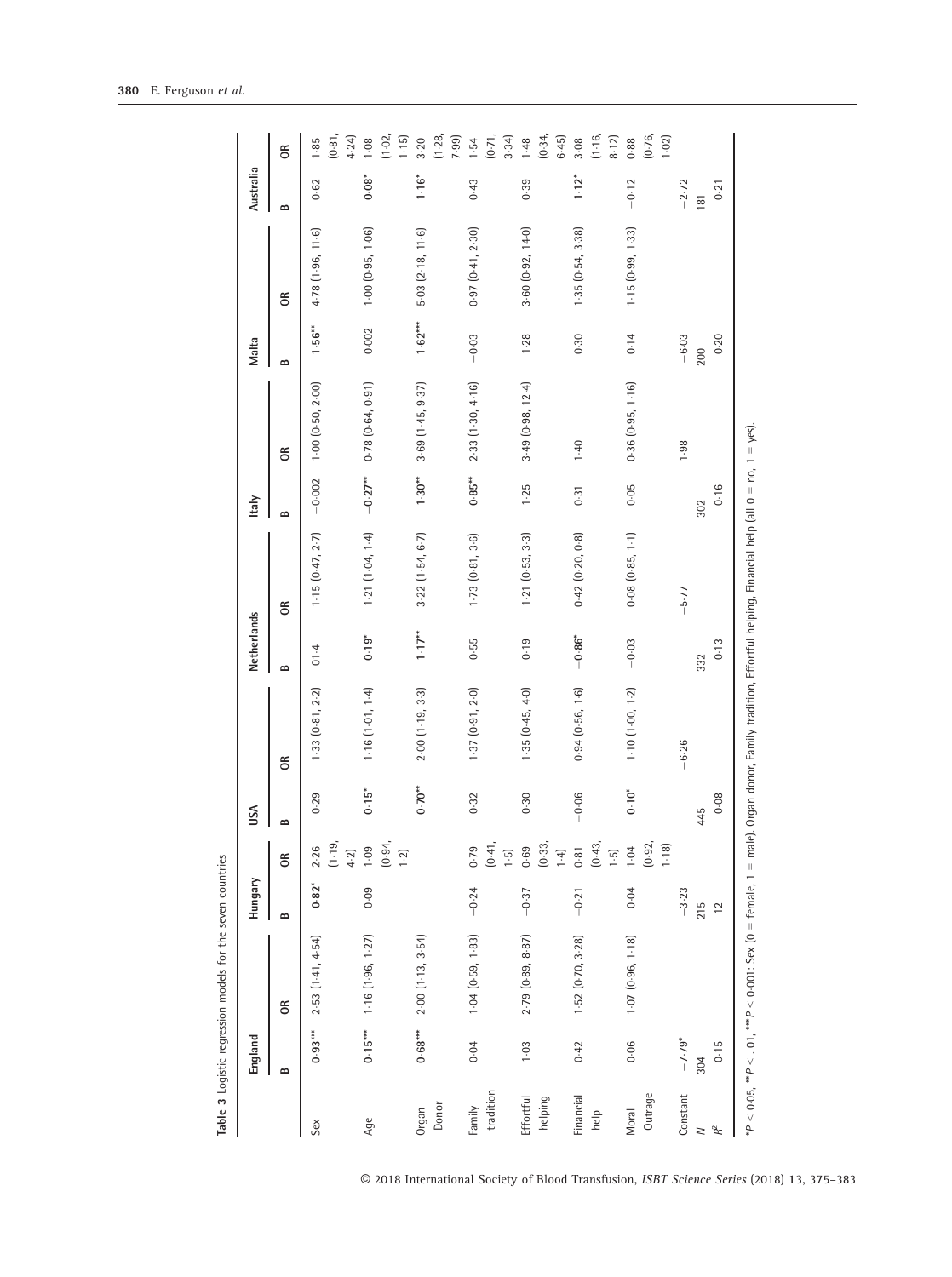engage in health philanthropy may perceive themselves to be of high moral standing, which in turn offers some moral wiggle room in deciding whether one contributes to society in other ways. It may also be the case that some people give blood because it is financially cheaper or relatively less effortful than volunteering regularly. Finally, health-based philanthropy, compared to nonhealth-based philanthropy, is also a more personal and intimate giving.

Beyond these findings, there are a number of interesting country-specific effects. For example, the influence of family tradition for helping emerges as a predictor of blood donor status only in Italy. Italy is a country with a strong sense of family bonds and tradition, and families who carry out prosocial activities tend to encourage and support similar activities in their children [49, 50]. Furthermore, the blood collection process is largely community-based via organizations such as Avis. Indeed, family influence is cited as a significant predictor of blood donation in Italy [51, 52]. As such, this link in Italy, more than other countries, seems plausible and interpretable. Moral outrage was only associated with blood donor status in the USA. The American students scored the highest on moral outrage, suggesting that they may feel more aggrieved by perceived social unfairness and want to do something to help others out of pure altruism [53] or to alleviate the negative affect that they feel due to perceived injustice [54]. Another possibility is that the observed relationship reflects the high proportion of blood donors in the American sample. These participants may have been motivated by prior high school donor education campaigns which typically emphasize the small proportion of active donors in the community. Finally, our data also demonstrate contrasting effects across different countries such as the positive association between financial helping and blood donor status in Australia and a negative association in the Netherlands. University attendance is confounded with socio-economic status (SES) in Australia, such that those with a higher SES are over-represented in University samples [55] and University students tend to remain living at home for their first years of University attendance. As such, students in the Australian sample may have capacity to give both blood and money. This raises the possibility that SES may moderate the link between donating blood and money. However, a caveat is required here. The associations with financial philanthropy are small and inconsistent and the association with moral outrage again small and in one country only. Thus these need to be replicated and explored further.

#### A need for a cross-cultural perspective

We feel these findings demonstrate the importance of cross-cultural comparisons for understanding predictors

of blood donation when developing cultural and countryspecific campaigns. For example, without the cross-cultural component a finding in one country (especially a hypothesized one such as the link between prosocial behaviour and moral outrage) may take on more weight when direct comparison to other countries is not possible. Conversely, while we observe that family tradition is important in Italy, such community and familial based giving may also be observed in other cultures. Thus, the cross-cultural comparison serves as a caveat about drawing too broad or too specific conclusions. That said, the positive link to organ donor registration is robust, generalizable and consistent across opt-in countries. The crosscultural perspective also allows for subtle nuances in the concept of altruism to be explored. For example, in western samples altruism is equated with helping an anonymous stranger or group [56]. However, in BAME communities, altruism focuses on reciprocity within the community rather than helping strangers [16]. Further, it has been argued, from the mechanisms of altruism approach (MOA) [1] that the 'altruism' of blood donation reflects a number of mechanisms one of which is warmglow (impure altruism). This begs the question whether the association between warm-glow and blood donation is observed universally or if it is more important in particular cultural contexts.

Overall, we feel these data show clearly that a crosscultural perspective, based on standardized methods and procedures, is both achievable and can offer important insights.

#### Acknowledgements

EF conceived on the initial study and design. All the coauthors contributed to the final design, and all authors collected the data. EF analysed the data and wrote the initial draft. All co-authors commented on the analyses and contributed significantly to the subsequent drafts of the paper.

# Conflict of interests

The authors declare no conflict of interests.

#### Funding information

None.

#### References

1 Ferguson E: Mechanisms of altruism approach to blood donor recruitment and retention: a review and future directions. Trans Med 2015; 25:211–226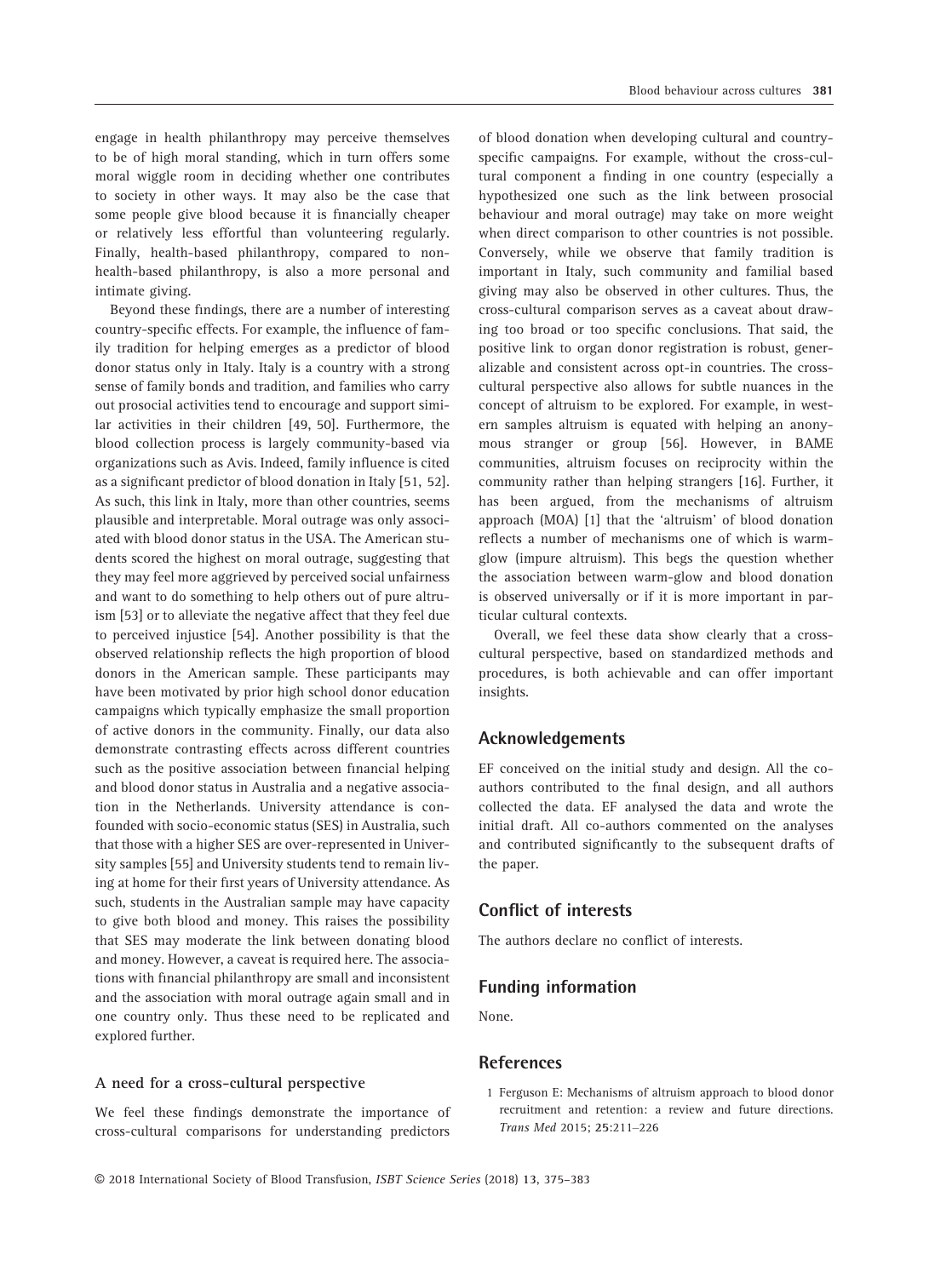- 2 Ferguson E, Lawrence C: Blood donation and altruism: the mechanism of altruism approach. ISBT Sci Ser 2015; 11:148– 157
- 3 Ferguson E, Farrell K, Lawrence C: Blood donation is an act of benevolence rather than altruism. Health Psychol 2008; 27:327–336
- 4 Ferguson E, Taylor M, Keatley D, et al.: Blood donors' helping behavior is driven by warm glow more evidence for the blood donor benevolence hypothesis. Transfusion, 2012; 52:2189–2200
- 5 Ferguson E, Lawrence C: It's only fair: blood donors are more sensitive to violations of fairness norms than non-donors – converging psychometric and ultimatum game evidence. Vox Sang 2018; 113:424–450
- 6 Henrich J, Heine SJ, Norenzayan A: The weirdest people in the world? Behav Brain Sci, 2010; 33:61-83
- 7 Johnson ND, Mislin AA: Trust games: a meta-analysis. J Econ Psychol 2011; 32:865–889
- 8 Mitkidis P, Xygalatas D, Buttrick N, et al.: The impact of authority on cooperation: a cross-cultural examination of systemic trust. Adapt Hum Behav Physiol, 2015; 1:341–357
- 9 Gächter S, Herrmann B: Reciprocity, culture and human cooperation: previous insights and a new cross-cultural experiment. Philos Trans Roy Soc Lon B 2009; 364:791–806
- 10 Gächter S, Schulz J: Intrinsic honesty and the prevalence of rule violations across societies. Nature, 2016; 531:496–499
- 11 Henrich J, Boyd R, Bowles S, et al.: "Economic" man in cross-cultural perspective: behavioral experiments in 15 small-scale societies. Behav brain sci 2005; 28:795–815
- 12 Herrmann B, Thöni C, Gächter S: Antisocial punishment across societies. Science 2008; 319:1362–1367
- 13 Floyd S, Rossi G, Baranova J, et al.: Universals and cultural diversity in the expression of gratitude. R Soc Open Sci, 2018; 5:180391
- 14 Kjell ONE, Nima AA, Sikstrom S, et al.: Iranian and Swedish adolescents: differences in personality traits and well-being. PeerJ, 2013; 1:e197
- 15 McCrea RR, Costa PT, Pilar GH, et al.: Cross-cultural assessment of the five-factor mode: the revised NEO personality inventory. J Cross-Cult Psychol, 1998; 29:171–188
- 16 Tran NY, Charbonneau J, Valderrama-Benitez V: Blood donation practices, motivations and beliefs in Montreal's Black communities: the modern gift under a new light. Ethn Health, 2013; 18:508–529
- 17 Kim HS, Sasaki JY: Cultural neuroscience: biology of the mind in cultural contexts. Ann Rev Psychol, 2014; 65:487–514
- 18 Mu Y, Kitayama S, Han S, et al.: How culture gets embrained: cultural differences in event-related potentials of social norm violations. Proc Nat Acad Sci, 2015; 112:15348– 15353
- 19 Sharp C, Randhawa G: Altruism gift giving and reciprocity in organ donation: a review of the cultural perspectives and challenges of the concepts. Transplant Rev, 2014; 28:163– 168
- 20 Yun D, Park HS: Culture and the theory of planned behaviour: organ donation intentions in Americans and Koreans. J Pacif Psychol, 2010; 4:130–137
- 21 Karacan E, Seval GC, Aktan Z, et al.: Blood donors and factors impacting the blood donation decision: motives for donating blood in Turkish sample. Transfu Apher Sci, 2013; 49:468–473
- 22 Olaiya MA, Alakija W, Ajala A, et al.: Knowledge, attitudes, beliefs and motivations towards blood donations among blood donors in Lagos, Nigeria. Trans Med, 2004; 14:13–17
- 23 Bednall TC, Bove LL: Donating blood: a meta-analytic review of self-reported motivators and deterrents. Trans Med Revs, 2011; 25:317–334
- 24 Muthivhi TN, Olmsted MG, Park H, et al.: Motivators and deterrents to blood donation among Black South Africans: A qualitative analysis of focus group data. Trans Med, 2015; 25:249–258
- 25 Belda Suarez IM, Fernández-Montoya A, Rodríguez Fernández A, et al.: How regular blood donors explain their behavior. Transfusion, 2004; 44:1441–1446
- 26 Hupfer ME, Taylor DW, Letwin JA: Understanding Canadian student motivations and beliefs about giving blood. Transfusion, 2005; 45:149–161
- 27 Glynn SA, Kleinman SH, Schreiber GB, et al.: Motivations to donate blood: demographic comparisons. Transfusion, 2002; 42:216–225
- 28 Steele WR, Schreiber GB, Guiltinan A, et al.: The role of altruistic behavior, empathetic concern, and social responsibility motivation in blood donation behavior. Transfusion, 2008; 48:43–55
- 29 Shaz BH, Demmons DG, Crittenden CP, et al.: Motivators and barriers to blood donation in African American college students. Transfus Apher Sci, 2009; 41:191–197
- 30 Burzynski ES, Nam LS, Le Vior R: Barriers and motivations to voluntary blood donation in sub-Saharan African settings; a literature review. ISBT Sci Ser, 2016; 11:73–81
- 31 Merz E-M, van den Hurk K, de Kort WLAM: Donation registration and decision making among current blood donors in the Netherlands. Prog Transplant, 2017; 27:266–272
- 32 Meslin EM, Rooney PM, Wolf JG: Health-related philanthropy: toward understanding the relationship between the donation of the body (and its parts) and traditional forms of philanthropic giving. Nonprof Volunt Sect, 2008; 37:44S–62S
- 33 Bekkers R: Traditional and health-related philanthropy: the role of resources and personality. Soc Psychol Q 2006; 69:349–366
- 34 Reed A, Kay A, Finnel S, et al.: I don't want the money, I just want your time: how moral identity overcomes the aversion to giving time to prosocial causes. J Per Soc Psychol, 2016; 110:435–457
- 35 Bekkers R: Charity begins at home: How socialization experiences influence giving and volunteering. 2005, downloaded 07-09-2017 University of Groningen
- 36 van Doorn J, Zeelenberg M: Anger and prosocial behavior. Emot Rev, 2014; 6:261–268
- 37 Montada L, Schneider A: Justices and emotional reactions to the disadvantages. Soc Justice Res, 1989; 3:313–341
- 38 Lotz S, Okimoto TG, Schlösser T, et al.: Punitive versus compensatory reactions to injustice: emotional antecedents to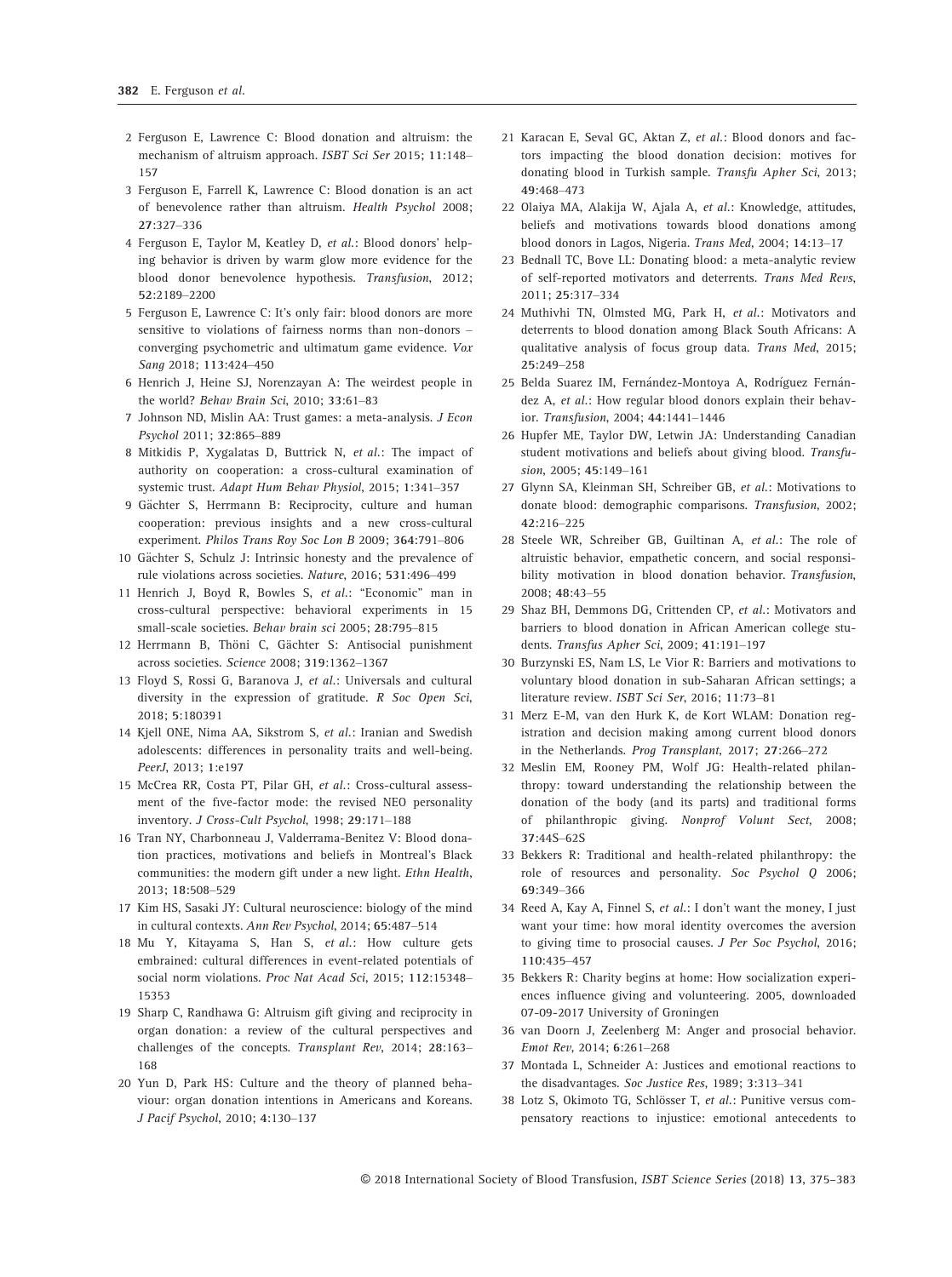third-party interventions. J Exp Soc Psychol, 2011; 47:477– 480

- 39 Thulin EW, Bicchieri C: I'm so angry I could help you: moral outrage as a driver of victim compensation. Soc Philos Policy, 2016; 32:146–160
- 40 van de Vyver J, Abrams D: Testing the prosocial effectiveness of the prototypical moral emotions: Elevation increases benevolent behaviors and outrage increases justice behaviors. J Exp Soc Psychol, 2015; 58:23–33
- 41 World Giving Index: 2017. [https://www.cafonline.org/docs/](https://www.cafonline.org/docs/default-source/about-us-publications/cafworldgivingindex2017_2167a_web_210917.pdf?sfvrsn=ed1dac40_10) [default-source/about-us-publications/cafworldgivinginde](https://www.cafonline.org/docs/default-source/about-us-publications/cafworldgivingindex2017_2167a_web_210917.pdf?sfvrsn=ed1dac40_10) [x2017\\_2167a\\_web\\_210917.pdf?sfvrsn=ed1dac40\\_10](https://www.cafonline.org/docs/default-source/about-us-publications/cafworldgivingindex2017_2167a_web_210917.pdf?sfvrsn=ed1dac40_10)). [Last accessed 1 September 2018].
- 42 Crump MJC, McDonnell JV, Gureckis TM: Evaluating amazon's mechanical turk as a tool for experimental behavioral research. PLoS ONE 2013; 8:e57410
- 43 van de Looij-Jansen PM, Jan de Wilde E: Comparison of web-based versus paper-and-pencil self-administered questionnaire: effects on health indicators in dutch adolescents. Health Serv Res, 2008; 43:1708–1721
- 44 Bertalli NA, Allen KJ, McLaren CE, et al.: A comparison of self-reported and record-linked blood donation history in an Australian cohort. Transfusion, 2011; 51:2189–2198
- 45 Bekkers R, Wiepking P: Accuracy of self-reports on donations to charitable organizations. Qual Quant, 2001; 45:1369–1383
- 46 Shepherd L, O'Carrol RE, Ferguson E: An international comparison of deceased and living organ donation/transplant rates in opt-in and opt-out systems: a panel study. BMC Med 2014; 12:131
- 47 Beugre CD: Development and validation of a deontic justice scale. J Appl Soc Psychol, 2012; 42:2163–2190
- 48 Ferguson E, Zhao K, O'Carroll RE, et al.: Costless and costly pro-sociality: correspondence among personality traits, economic preferences, and Real world pro-sociality. Soc Psychol Pers Sci 2018;<https://doi.org/10.1177/1948550618765071> (in press).
- 49 Marta E, Pozzi M, Marzana D: Volunteers and ex-volunteers. Paths to civic engagement through volunteerism. Psycké, 2010; 19:5–17
- 50 Scabini E, Marta E, Lanz M: Transition to Adulthood and Family Relations: an Intergenerational Perspective. London: Psychology Press, 2006.
- 51 Bani M, Strepparava MG: Motivation in Italian whole blood donors and the role of commitment. Psychol Health Med, 2011; 16:641–649
- 52 Zito E, Alfieri S, Marconi M, et al.: Adolescents and blood donation: motivations, hurdles and possible recruitment strategies. Blood Transfus, 2012; 10:45–58
- 53 Batson CD: The Altruism Question: Toward a Social-Psychological Answer. Hillsdale, NJ: Erlbaum, 1991.
- 54 Cialdini RB, Brown SL, Lewis BP, et al.: Reinterpreting the empathy-altruism relationship: when one into one equals oneness. J Pers Soc Psychol, 1997; 73:481–494
- 55 DEEWR (Department of Education Employment and Workplace Relations): Review of Australian Higher Education. Canberra: DEEWR, 2008.
- 56 Ma L, Tunney R, Ferguson E: Does gratitude enhance prosociality: a meta-analytic review. Psychol Bull, 2017; 143:601–635